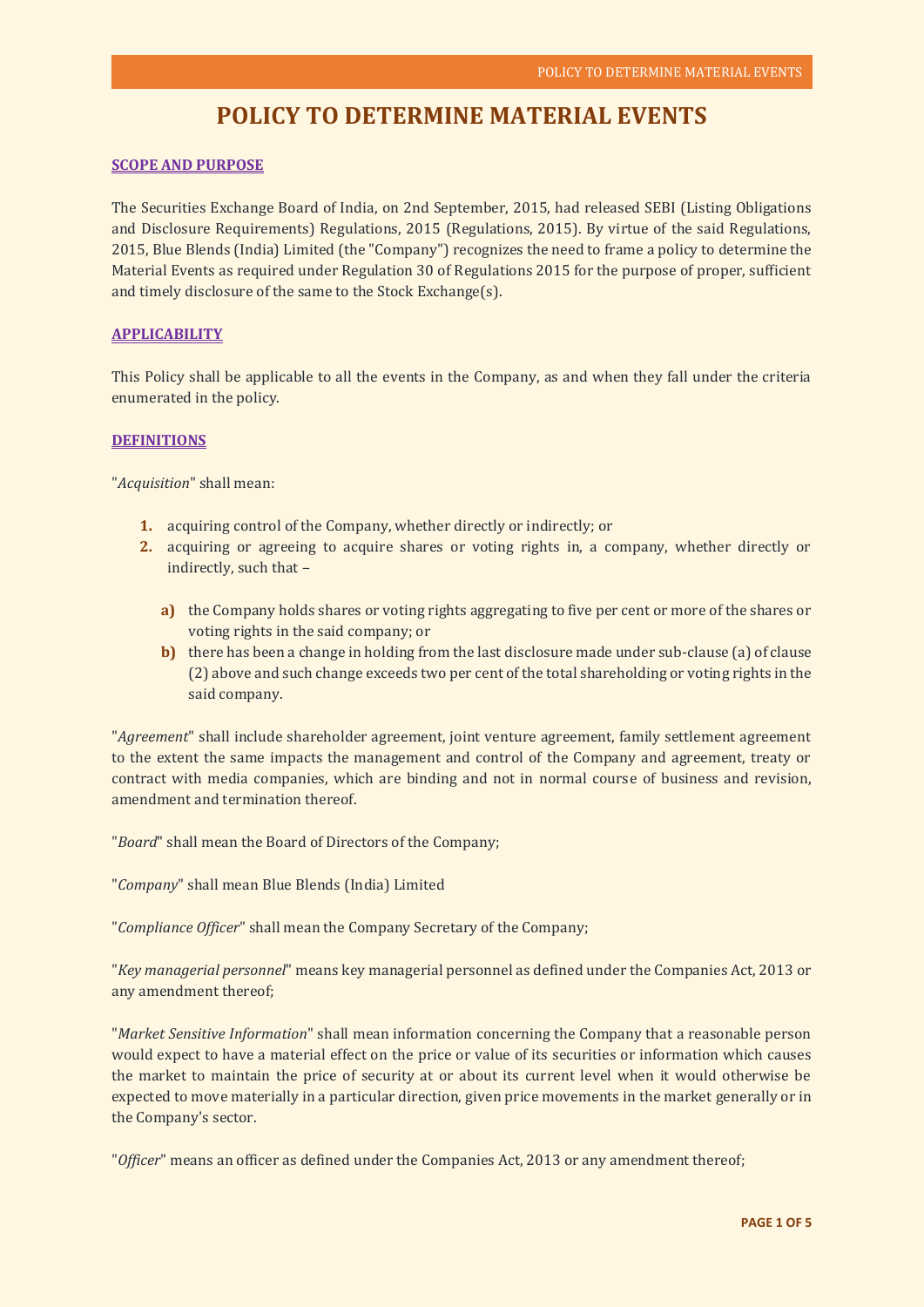"*Promoter*" means a promoter as defined in the Securities and Exchange Board of India (Issue of Capital and Disclosure Requirements) Regulations, 2009 or any amendment thereof;

"*Stock exchange*" means the stock exchanges where the Securities of the Company are listed;

"*Subsidiary*" means a subsidiary as defined under the Companies Act, 2013 or any amendment thereof;

## **KEY PRINCIPLES IN DETERMINING MATERIALITY**

The Regulations, 2015 divide the events that need to be disclosed broadly in two categories.

The events that have to be necessarily disclosed **without applying** any test of materiality are indicated in **Para A**.

**Para B** indicates the events that should be disclosed by the listed entity, **if considered** material.

# **A. Events Which Shall Be Considered Deemed Material**

Events that have to be necessarily disclosed without applying any test of materiality:

- **1.** Acquisition(s) (including agreement to acquire), Scheme of Arrangement (amalgamation/ merger/ demerger/restructuring), or sale or disposal of any unit(s), division(s) or subsidiary of the Company or any other restructuring:
- **2.** Issuance or forfeiture of securities, split or consolidation of shares, buyback of securities, any restriction on transferability of securities or alteration in terms or structure of existing securities including forfeiture, reissue of forfeited securities, alteration of calls, redemption of securities etc.;
- **3.** Revision in Rating(s);
- **4.** Outcome of Meetings of the Board of the Company held to consider the following:
	- **a.** declaration of dividends and/or cash bonuses recommended or declared or the decision to pass any dividend and the date on which dividend shall be paid/dispatched;
	- **b.** any cancellation of dividend with reasons thereof;
	- **c.** the decision on buyback of securities;
	- **d.** the decision with respect to fund raising proposed to be undertaken
	- **e.** increase in capital by issue of bonus shares through capitalization including the date on which such bonus shares shall be credited/ dispatched;
	- **f.** reissue of forfeited shares or securities, or the issue of shares or securities held in reserve for future issue or the creation in any form or manner of new shares or securities or any other rights, privileges or benefits to subscribe to;
	- **g.** short particulars of any other alterations of capital, including calls;
	- **h.** financial results;
	- **i.** decision on voluntary delisting by the Company from stock exchange(s).
- **5.** Agreements (viz. shareholder agreement(s), joint venture agreement(s), family settlement agreement(s) (to the extent that it impacts management and control of the Company), agreement(s)/treaty (ies)/contract(s) with media companies) which are binding and not in normal course of business, revision(s) or amendment(s) and termination(s) thereof;
- **6.** Fraud/defaults by promoter or Key Managerial Personnel or by Company or arrest of Key Managerial Personnel or promoter;
- **7.** Change in Directors, Key Managerial Personnel, auditor and Compliance Officer;
- **8.** Appointment or discontinuation of share transfer agent;
- **9.** Corporate Debt Restructuring;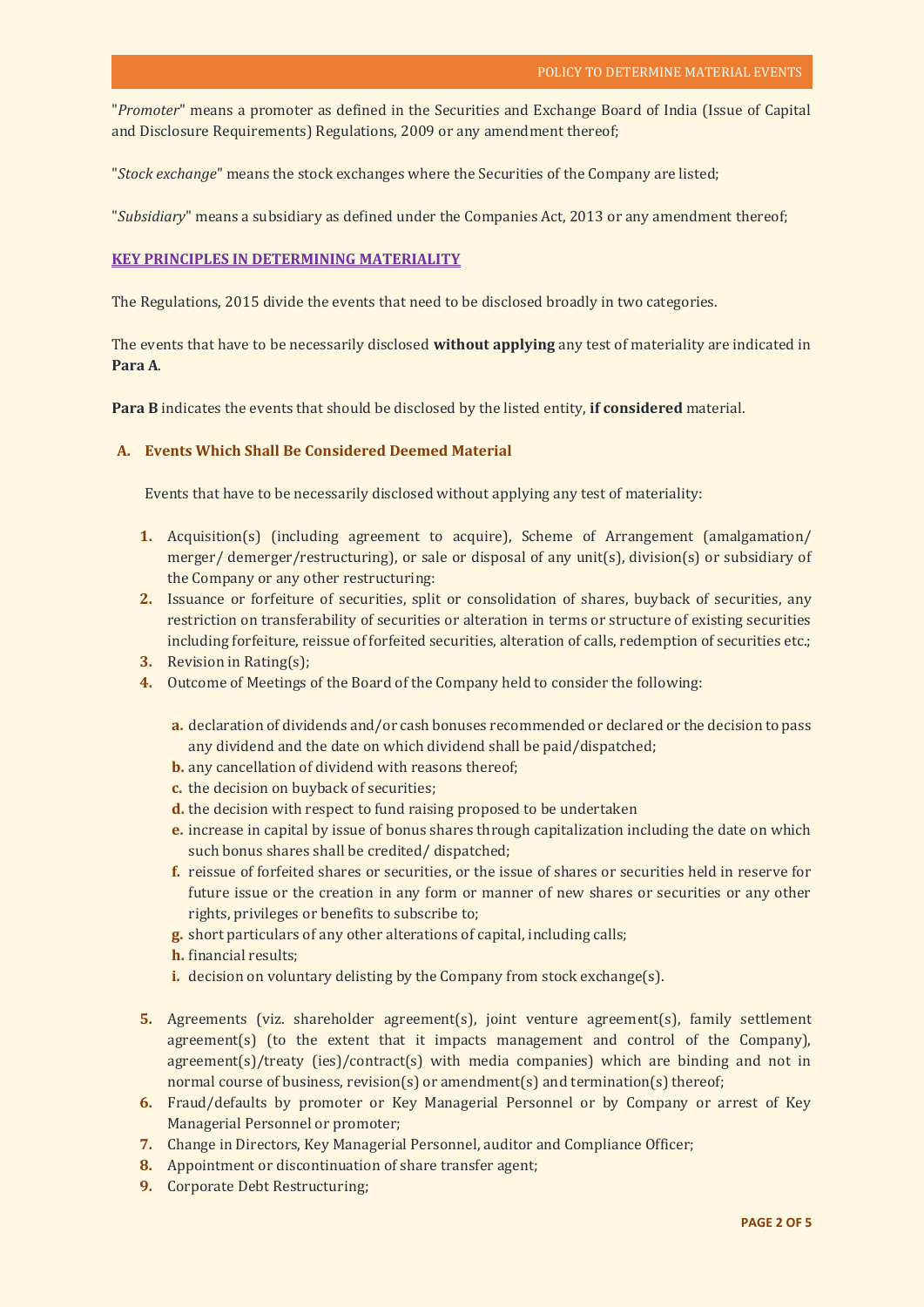- **10.** One time settlement with a bank;
- **11.** Reference to BIFR and winding-up petition filed by any party / creditors;
- **12.** Issuance of notices, call letters, resolutions and circulars sent to shareholders, debenture holders or creditors or any class of them or advertised in the media by the Company;
- **13.** Proceedings of Annual and Extraordinary General Meetings of the Company;
- **14.** Amendments to memorandum and articles of association of Company, in brief;
- **15.** Schedule of analyst or institutional investor meet and presentations on financial results made by the Company to analysts or institutional investors;

# **B. The following events shall be considered material subject to the application of the guidelines mentioned in para (C) below;**

- **1.** Commencement or any postponement in the date of commencement of commercial production or commercial operations of any unit/division;
- **2.** Change in the general character or nature of business brought about by arrangements for strategic, technical, manufacturing, or marketing tie‐up, adoption of new lines of business or closure of operations of any unit/division (entirety or piecemeal);
- **3.** Capacity addition or product launch;
- **4.** Awarding, bagging/ receiving, amendment or termination of awarded/ bagged orders/contracts not in the normal course of business;
- **5.** Agreements (viz. loan agreement(s) (as a borrower) or any other agreement(s) which are binding and not in normal course of business) and revision(s) or amendment(s) or termination(s) thereof;
- **6.** Disruption of operations of any one or more units or division of the Company due to natural calamity (earthquake, flood, fire etc.), force majeure or events such as strikes, lockouts etc.;
- **7.** Effect(s) arising out of change in the regulatory framework applicable to the Company;
- **8.** Litigation(s) / dispute(s) / regulatory action(s) with impact;
- **9.** Fraud/defaults etc. by directors (other than key managerial personnel) or employees of Company;
- **10.** Options to purchase securities including any ESOP/ESPS Scheme;
- **11.** Giving of guarantees or indemnity or becoming a surety for any third party;
- **12.** Granting, withdrawal, surrender, cancellation or suspension of key licenses or regulatory approvals.

# **C. The events as enumerated in para (B) above shall be considered material only on application of the following guidelines;**

- **1.** the omission of an event or information, which is likely to result in discontinuity or alteration of event or information already available publicly; or
- **2.** the omission of an event or information is likely to result in significant market reaction if the said omission came to light at a later date; or
- **3.** in case where the criteria specified in sub-clauses (a) and (b) are not applicable, an event/information may be treated as being material if in the opinion of the Board, the event / information is considered material.

## **D. Any Other Information/Event Viz. Major Development That Is Likely To Affect Business:**

Events/ Information that may include but are not restricted to:

- **1.** Emergence of new technologies;
- **2.** Expiry of patents;
- **3.** Any change of accounting policy that may have a significant impact on the accounts, etc. and brief details thereof;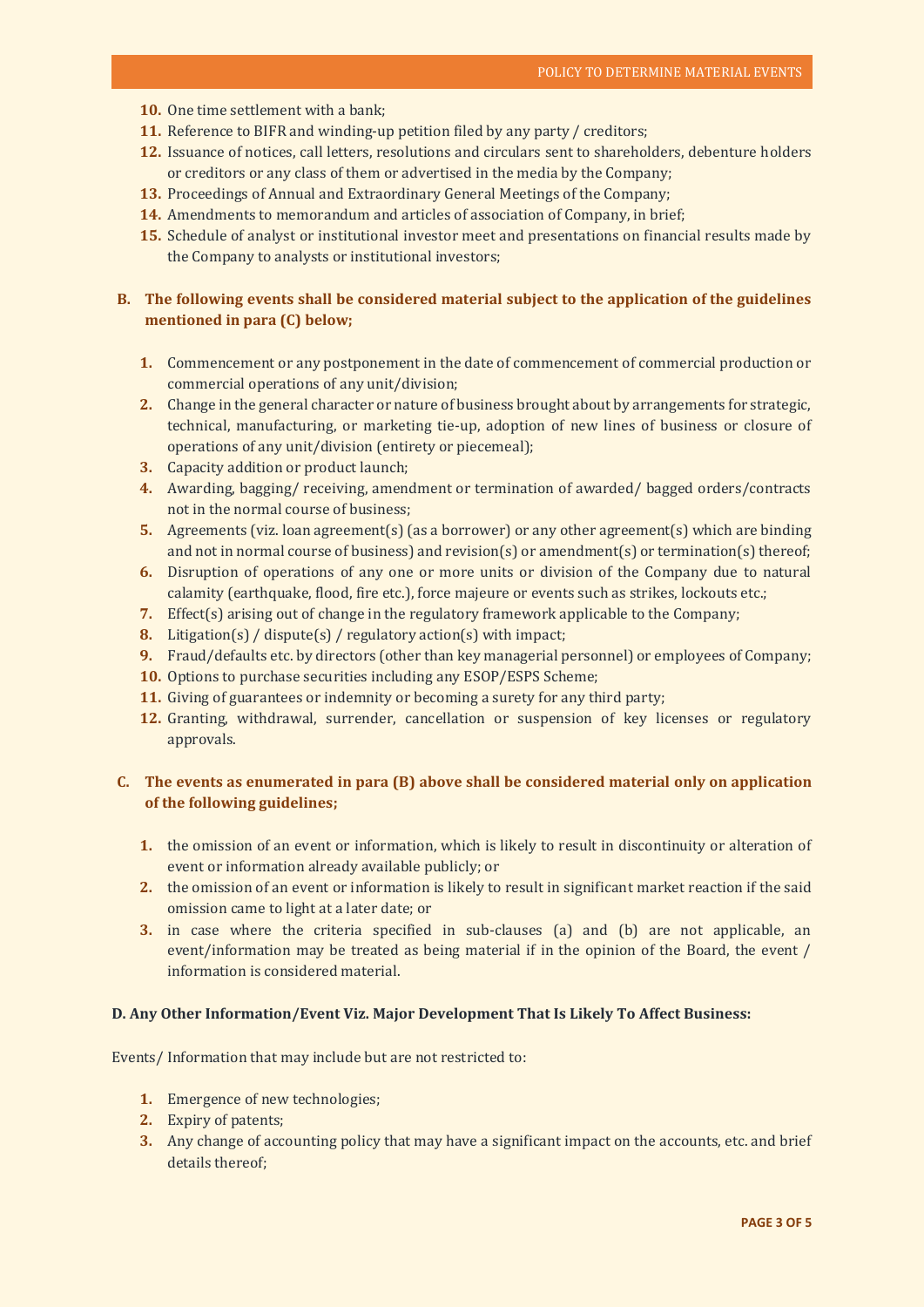- **4.** Any other information which is exclusively known to the Company which may be necessary to enable the holders of securities of the Company to appraise its position and to avoid the establishment of a false market in such securities;
- **5.** Market Sensitive Information;
- **6.** Any event which in the view of the Board is material.

## **INFORMATION RELATING TO SUBSIDIARIES**

The Company will disclose events or information with respect to subsidiaries which are material for the Company.

#### **ADMINISTRATIVE MEASURES**

The Key Managerial Personnel are authorised to determine the materiality of an event or information in accordance with this Policy. The Managing Director and, failing him, the Company Secretary, by whatever name called, is authorised to make disclosures under this Policy is authorised. In case of any doubt, the Key Managerial Personnel will be guided by first, the Chairman of the Board and then by the Board.

### **INTERPRETATION**

In any circumstance where the terms of this Policy differ from any existing or newly enacted law, rule, regulation or standard governing the Company, the law, rule, regulation or standard will take precedence over this Policy until such time as this Policy is changed to conform to the law, rule, regulation or standard.

#### **GUIDANCE NN WHEN AN EVENT/INFORMATION IS DEEMED TO BE OCCURRED**

The events/information shall be said to have occurred

- 1. upon receipt of approval of Board of Directors of actions which are to be taken by the Company e.g. further issue of capital by rights issuance and in certain events/information after receipt of approval of both Board of Directors and Shareholders; or
- 2. upon occurrence thereof, such as execution of agreements, in case such execution and disclosure of such event is contingent upon certain other approvals (such as that of the other party to the agreement) or, in the interest of the Company, is to be kept confidential till actual occurrence or, where any disclosure before actual occurrence may vitiate the conclusion; or
- 3. upon receipt of approval of the event by the Board of Directors, pending shareholders' approval for events/information that may be of price sensitive nature such as declaration of dividends etc.;
- 4. upon the Company becoming aware of the events/ information, or as soon as, an Officer of the entity has, or ought to have reasonably come into possession of the information in the course of the performance of his duties in case of events/information such as natural calamities, disruption, etc.

#### **DISCLOSURE**

The Key Management Personnel shall observe the following for proper and timely disclosure of any material events/ information as defined herein:

- 1. For determining materiality of any event/transaction, reference is to be made to this Policy and the Regulations.
- 2. Disclosure of the events enumerated in Clause  $A(4)$  above shall be made within 30 minutes of the conclusion of the Board Meeting